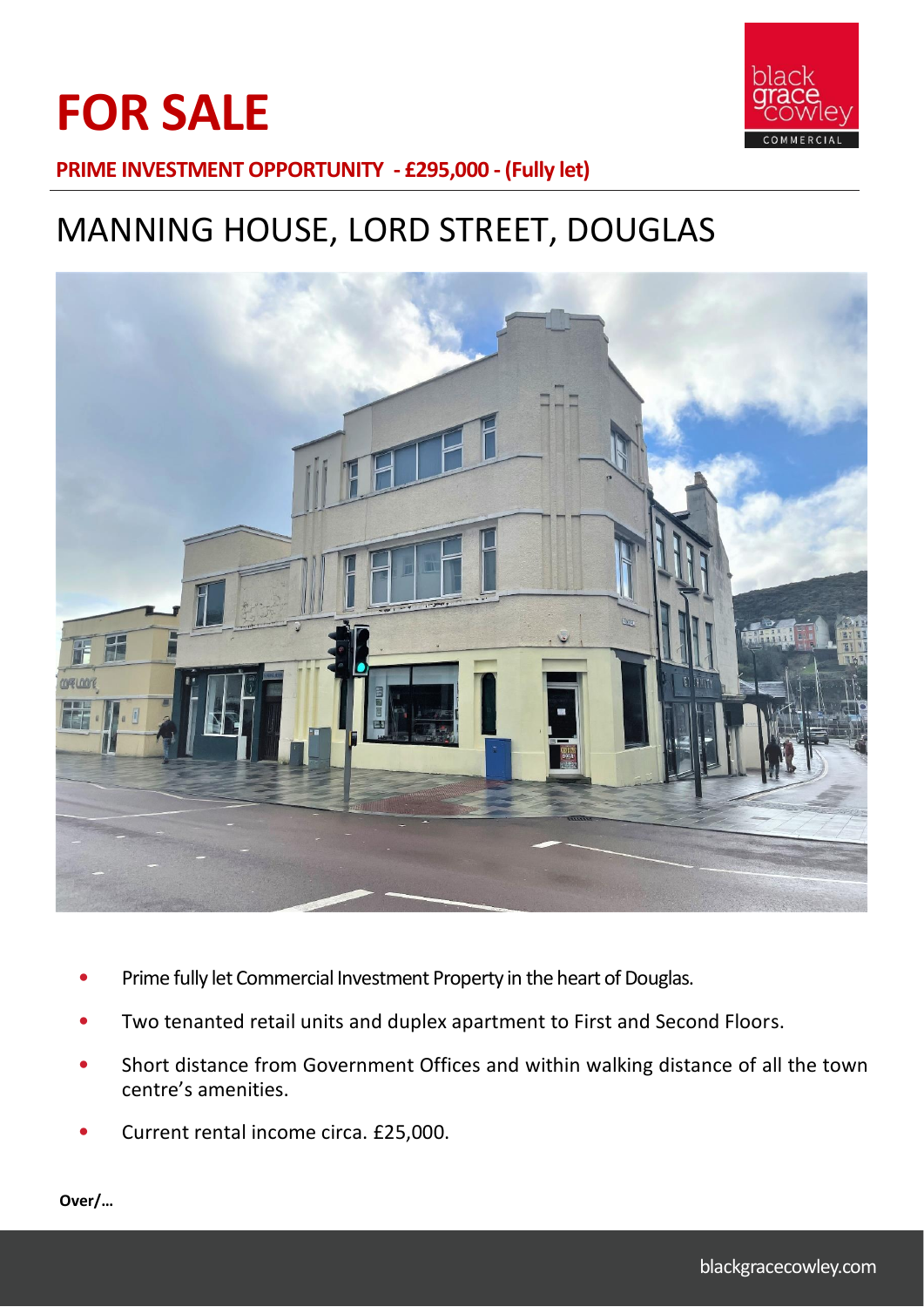#### **DESCRIPTION**

A fabulous opportunity to purchase this prime situated fully let commercial investment property situated on Lord Street comprising of two retail units and a duplex two bedroomed apartment.

## LOCATION

Travelling from Douglas Sea Terminal along Lord Street, Manning House can be found on the corner on the left hand side at the first set of traffic lights with Market Street and Duke Street.

### ACCOMMODATION

#### **Ground Floor:**

- Retail Unit to Lord Street/Market Street Approx 364 sqft.
- Office: Approx. 71 sqft
- WC
- Retail Unit 1C to Lord Street Approx 200 sqft.
- Suspended ceilings and integral lighting.
- Spiral staircase leading to First Floor preparation area approx. 145 sqft.
- WC
- Self-contained private entrance to Duplex apartment on First and Second Floor.

#### **Basement:**

• Storage area – Approx 380 sqft.



- Boiler cupboard
- Open plan Lounge and Kitchen area **Second Floor:**
- Separate WC
- Bathroom
- Bedroom

Hallway leading to second bedroom

#### LEASE TERMS

The model shop unit is on monthly rolling. The Duplex apartment is currently let from 20<sup>th</sup> August 2021 for a period of 12 months with a view to extend.

The unit on Lord Street is currently let from 1st April 2021 for a period of five years.

#### **SERVICES**

Mains services are installed.

#### **TFNURF**

Freehold

### LEGAL FEES

Each party to pay their own legal fees.

#### **VIEWING**

Strictly by appointment through **Black Grace Cowley.**